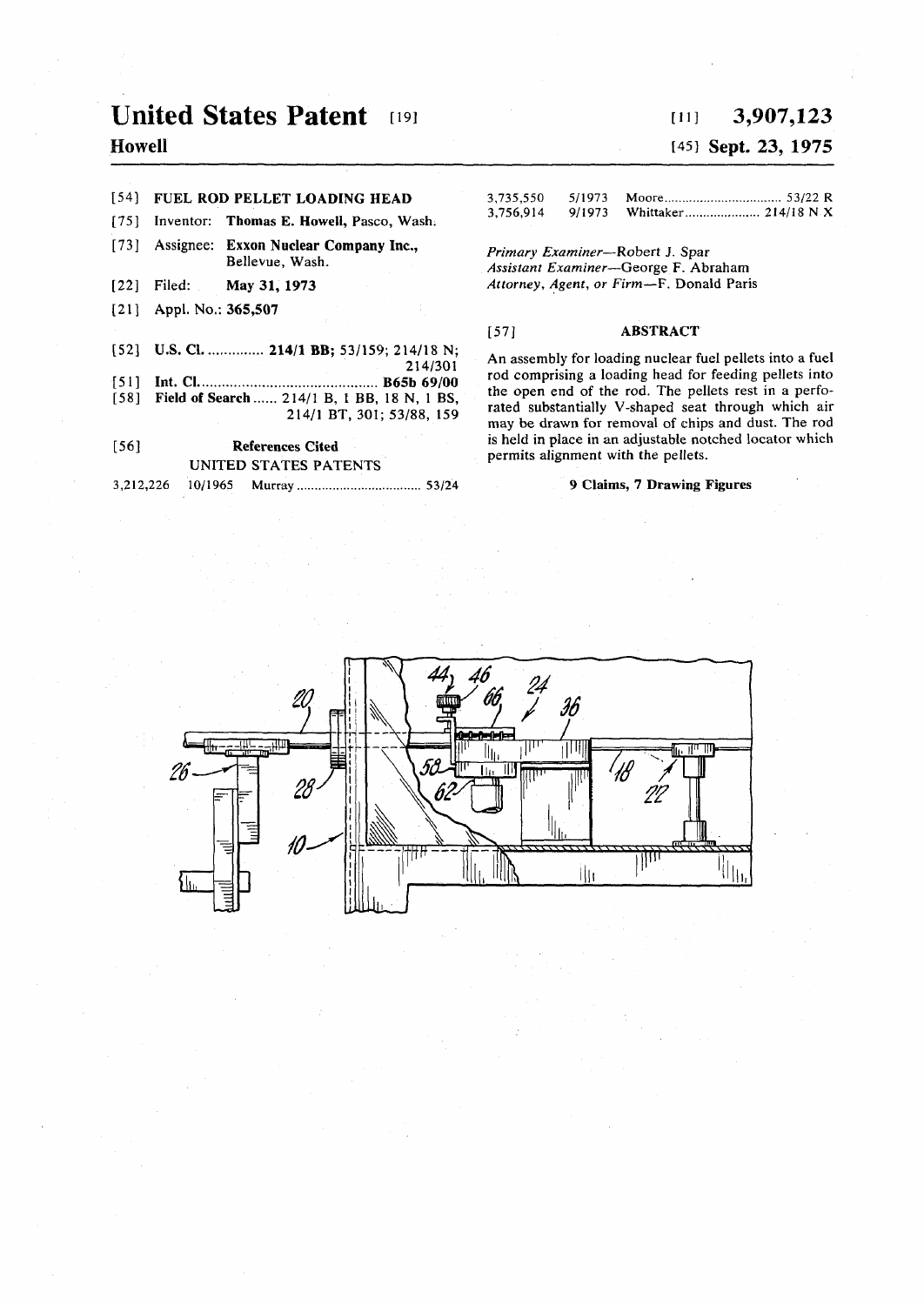

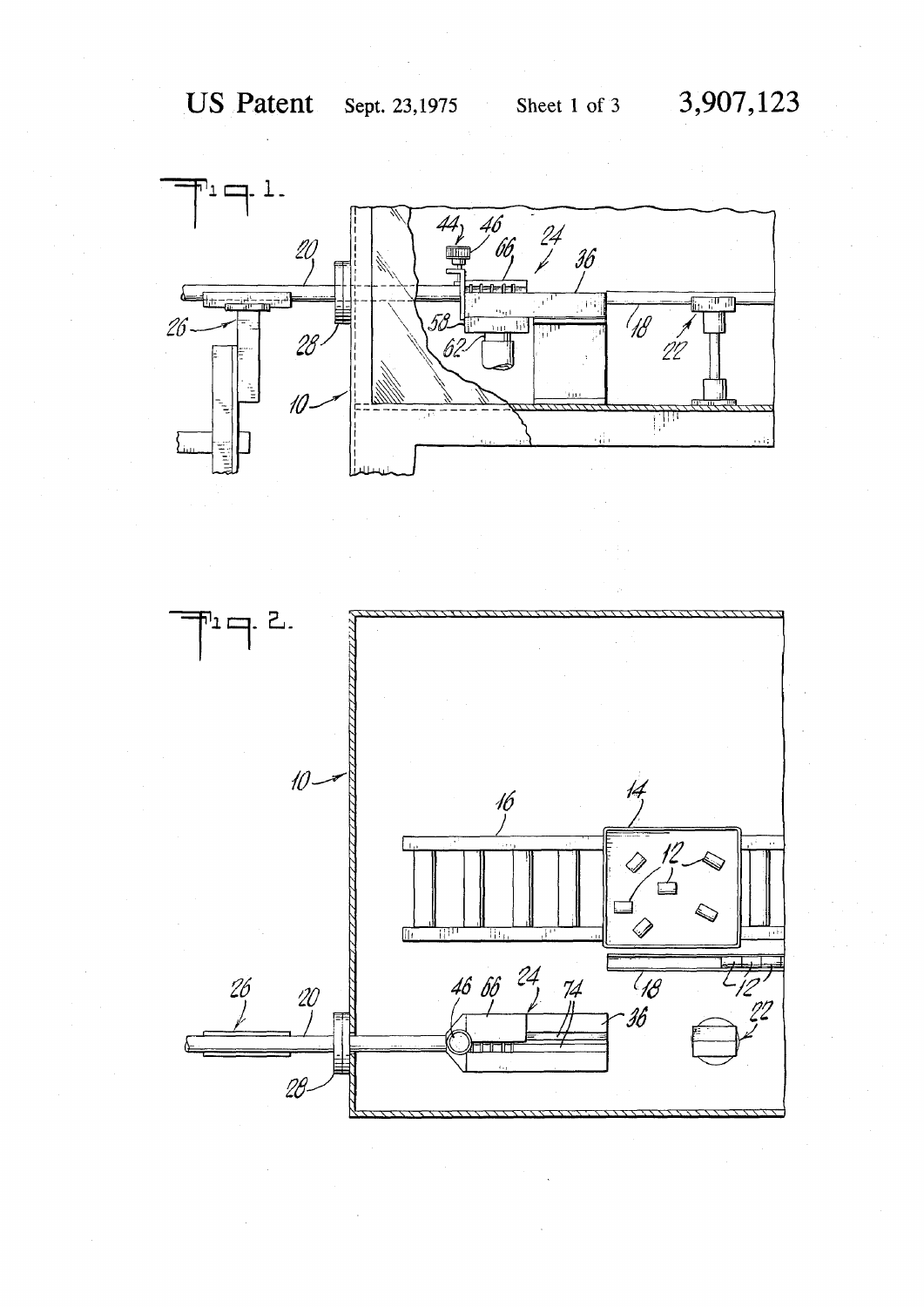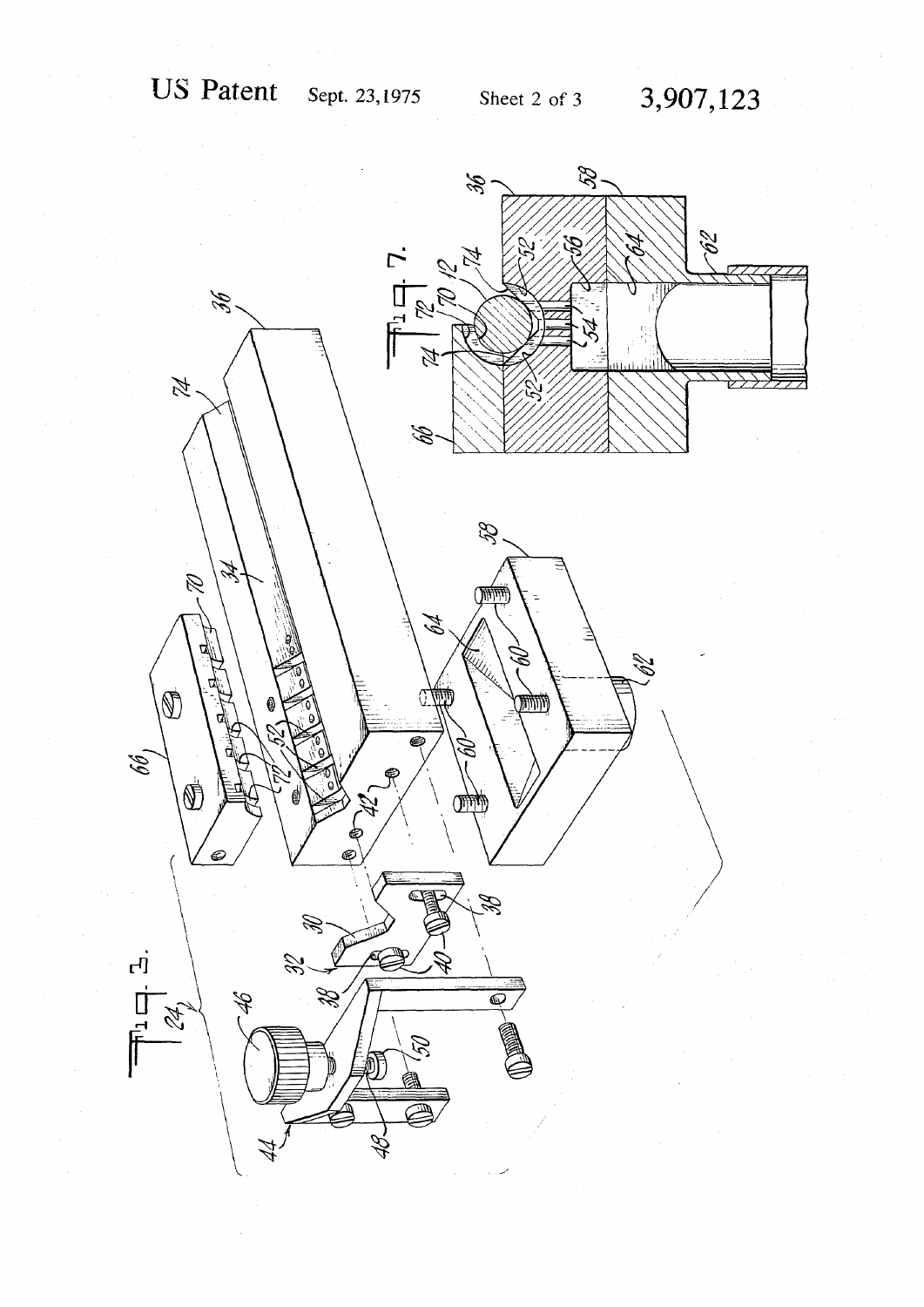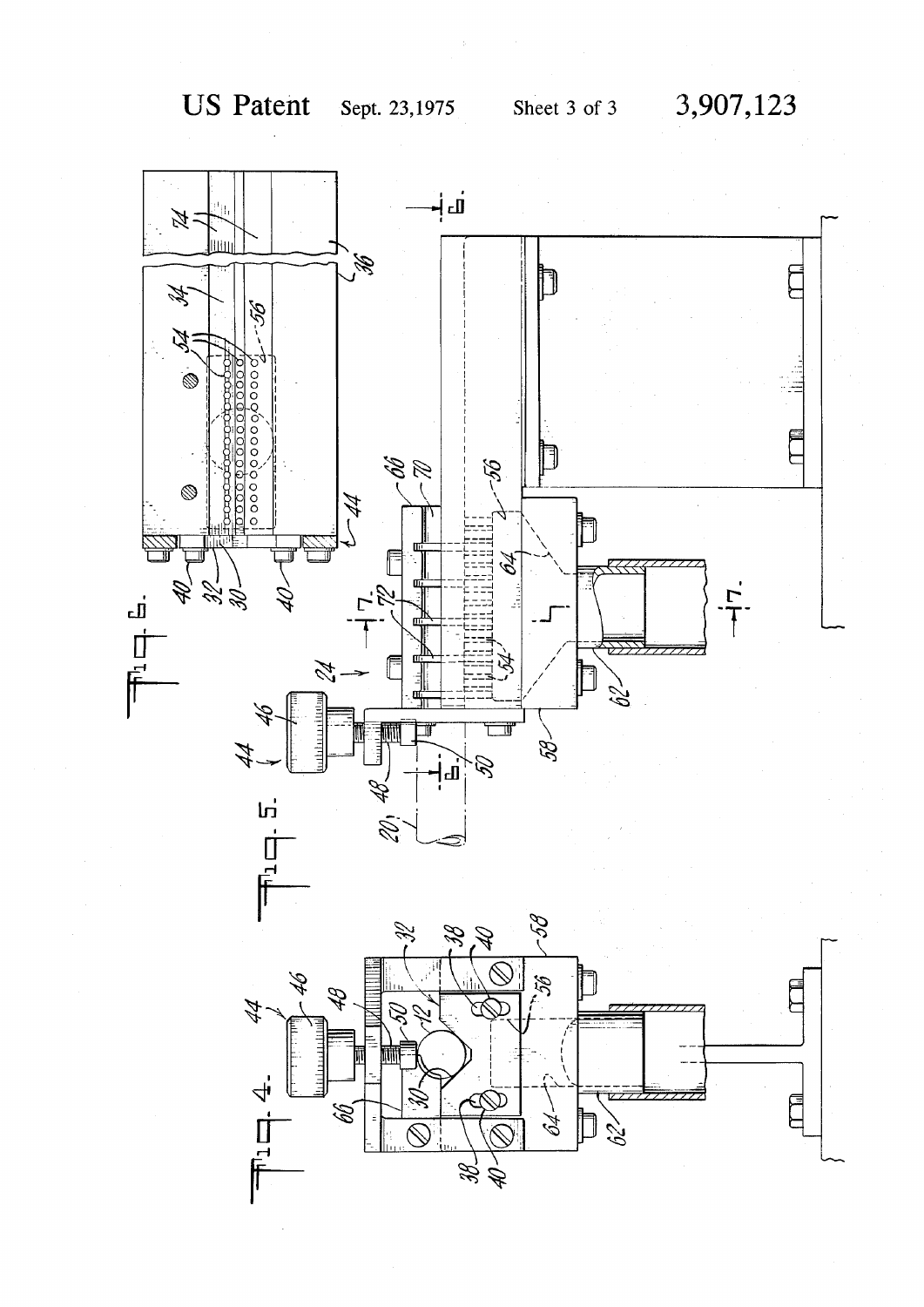## **FUEL ROD PELLET LOADING HEAD**

## **CROSS-REFERENCE TO RELATED APPLICATIONS**

**The present invention comprises an alternate con-** 5 **struction and arrangement for a portion of the invention disclosed in U.S. Ser. No. 325,723, fded Jan. 1, 1973, assigned to the same assignee as the present invention. This application is incorporated herein by reference to the extent required for disclosing the general 10 environment in which the present invention has utility.** 

## **BACKGROUND OF THE INVENTION**

**In the nuclear field it is essential in loading nuclear fuel pellets into fuel rods which make up the reactor, 15 to avoid chipping the pellets as they are loaded because of erratic heat transfer between the pellet and the zircaloy tubing. Pellets also can jam in the rod while being loaded because of loose chips. In loading these rods the fuel pellets generally are required to have a maximum 20 of 0.007 inches total clearance. These pellets have sharp corners which are easily chipped and as mentioned above, it is desirable, if not essential, to prevent portions of the pellets from chipping as they are loaded into the rods and falling below or being pushed into the 25 fuel rods. It is required that the loading operation of the fuel pellets into the fuel rods be carried out in an inert atmosphere, so that the moisture content of the pellets is kept at an absolute minimum. Loading operations of nuclear fuel rods heretofore have been carried out in 3 0 an open atmosphere and with relatively little regard for the pellet chipping problem, which has created a variety of problems such as erratic heat transfer, swelling and bursting of the zircaloy tube, and reactor shut-**35 **downs as a consequence.** 

**Thus, it is apparent that there exists a very real need for a fuel rod pellet loading assembly that will avoid and overcome the aforementioned problems, and also will not wear out quickly due to the abrasive nature of uranium dioxide.** 

#### **SUMMARY OF THE INVENTION**

**To overcome the deficiencies and disadvantages of prior art fuel rod pellet loading techniques, according**  45 **to a preferred embodiment of this invention there is provided a loading assembly for use with a glove box having an inert atmosphere and including facilities for weighing the total number of pellets to be placed into each fuel rod and measuring the overall length of these 5 0 pellets when placed end to end. Reference should be made to the aforementioned copending application U.S. Ser. No. 325,723 for details of the glove box loader as a whole. According to this invention the glove**  box includes at its loading end a loading head assembly 55 **having a locator for receiving the open end of the fuel rod and a fuel pellet seat or trough for directing the pellets from the glove box into the fuel rod. The pellet seat substantially V-shaped and together with the locator, which is vertically adjustable, permits accurate align-**60 **ment of the fuel rod with the pellets so that they slide smoothly into the rod without chipping. The seat is perforated so that as the pellets are being loaded air can be circulated to remove any chips and dust, which are**  collected by a suitable filter. The use of the seat has the  $\frac{65}{65}$ **advantage over spring fingers in that it will have a longer life since it is not as susceptible to damages by the abrasive characteristic of uranium dioxide pellets.** 

**Accordingly, it is a primary object of the present invention to provide a novel and improved loading head assembly for use in the loading of nuclear fuel pellets into fuel rods.** 

**Having in mind the above and other objects and advantages that will be apparent from an understanding of this disclosure, the present invention comprises the construction and arrangements as illustrated in the presently preferred embodiments of this invention, which are hereinafter set forth in such detail as to enable those skilled in the art readily to understand the function, operation, construction and advantages of it when read in conjunction with the accompanying drawings.** 

## **BRIEF DESCRIPTION OF THE DRAWINGS**

**FIG. 1 is a partial side elevation view, partly broken away, of a pellet loading head assembly in a glove box according to the present invention.** 

**FIG. 2 is a partial top plan view, partly broken away, of the pellet loading head assembly and glove box of FIG. 1.** 

**FIG. 3 is an enlarged disassembled perspective view of the pellet loading head assembly employed in the arrangement of FIG. 1.** 

**FIG. 4 is an enlarged end view of the pellet loading head assembly of FIG. 1.** 

**FIG. 5 is an enlarged side elevation view of the pellet loading head assembly of FIG. 4.** 

**FIG. 6 is a cross-sectional view taken substantially on the line 6—6 of FIG. 5** 

**FIG. 7 is a cross-sectional view taken substantially on the line 7—7 of FIG. 5.** 

#### **DESCRIPTION OF THE PREFERRED EMBODIMENT**

**Having reverence to the drawings wherein like parts are designated by the same reference numeral throughout the several views, the present invention is illus-** $40$ **trated in FIGS. 1 and 2 as comprising a suitably supported pellet loading and glove box 10 for receiving nuclear fuel pellets 12 from a standard vacuum furnace (not shown). Once the fuel pellets have been heated and subsequently cooled in the furnace, they are loaded into racks or trays 14 in the glove box. These pellet-containing racks then are placed on a standard roller conveyor 16. Within the glove box 10 there is provided an open-topped pellet trough 18 which is approximately 12 ft. long, corresponding to the length of a normal fuel rod. The trough is adapted to be moved to and fro in a horizontal plane, that is, from the position shown in FIG. 2 toward the front wall of the glove box. Movement of the trough 18 is accomplished by the operator using gloves (not shown) which are mounted at glove ports (not shown) along the length of the glove box. This permits the operator to manipulate the trough and/or the pellets in the desired manner, while still retaining the required inert atmosphere in the glove box. Usually the trough is designed to be of such a length that it receives an entire load of nuclear fuel pellets for a single fuel rod or tube 20 which is to be loaded. The operator arranges the nuclear fuel pellets 12 by removing them from the racks 14 and placing them in end-to-end relationship in the trough 18 (see FIG. 2). The entire load or charge for the fuel rod is then checked for proper length by comparing it with a reference length. Thereafter a balance (not shown) lo-**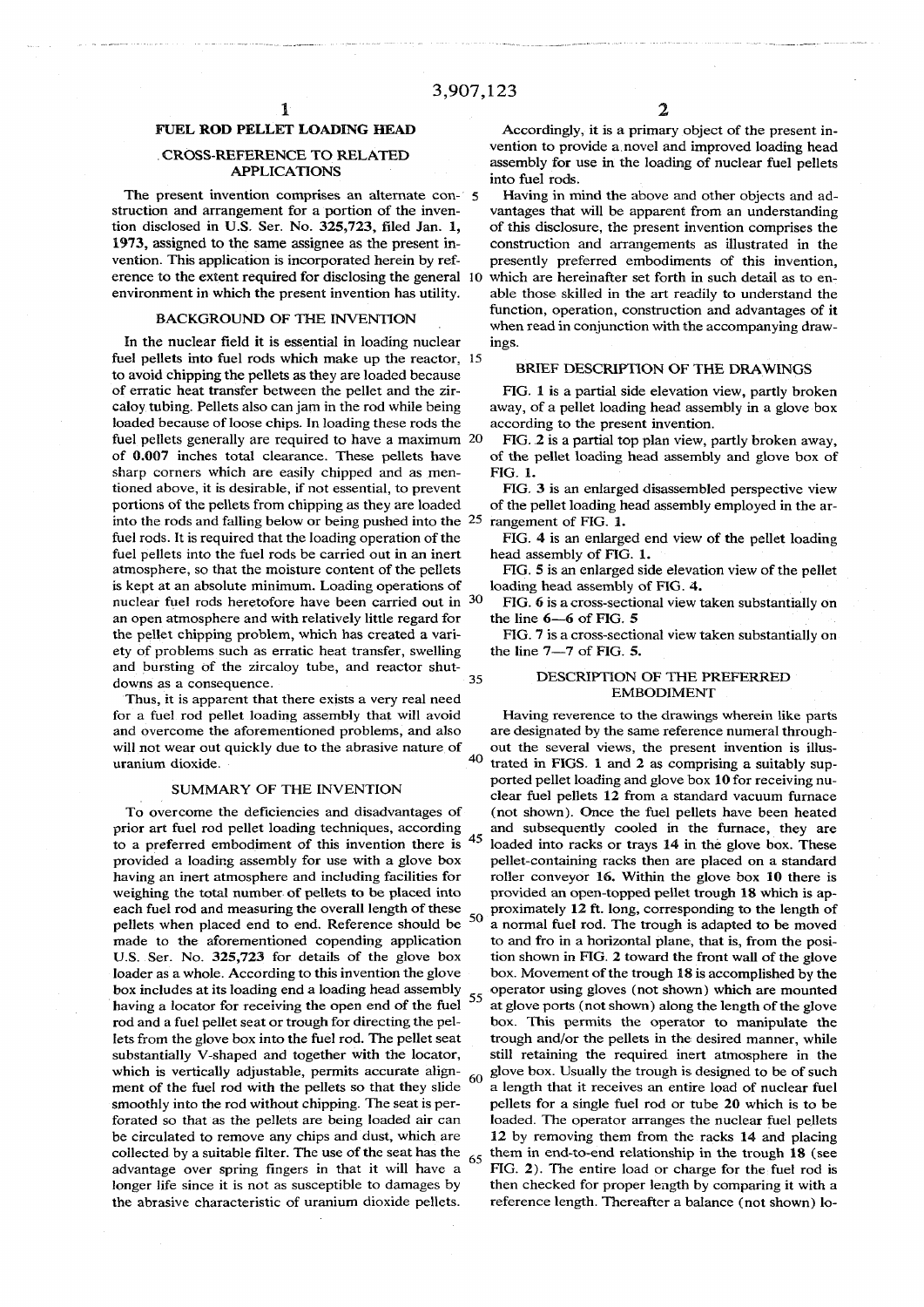**cated at a pellet weighing station is activated with the loaded trough disposed on it. The fuel charge is weighed and compared to the desired predetermined total weight for such a load, taking into account the known weight of the trough per se. If the length and/or weight deviates, appropriate corrective measures are taken such as exchanging pellets of the proper weight and/or length with those from another tray of pellets kept at the weighing station for such purposes. This insures that each fuel rod receives the same amount of charge. After weighing, the loaded trough is moved forward onto the support members 22 (only one of which is shown) located in the front of the glove box in substantial alignment with the fuel rod 20 to be loaded. Actual loading of the rod now can take place. The supports 22 can be adjusted so that the pellet-loaded trough 18 is properly aligned with the pellet loading head assembly generally designated 24.** 

**Referring now to FIGS. 3 through 7, wherein the pellet loading head assembly** *24* **is illustrated in detail, the fuel rod 20, which is supported externally of the glove box by means of a suitable support member 26 (see FIG. 1), is inserted into the glove box 10 through a flexible iris diaphragm seal 28 mounted in the side wall thereof. The tube is received in a V-shaped notch 30 25 made to the following appended claims in determining formed in the fuel rod locator 32. The locator, as explained in further detail hereinafter, is vertically adjustable to facilitate alignment of the rod with the adjacent V-shaped pellet loading seat 34 formed in the loading head member 36. Toward this end the locator has laterally-spaced elongated slots 38 for receiving screws 40, which thread into threaded bores 42. The fuel rod, when inserted into the locator 32, is held in place by a clamp 44 having an adjustable torque screw handle 46 in operable engagement with a toggle shoe clamp 48 which carries a nylon shoe 50 at its free end for engaging the fuel rod without damaging it. The fixed pressure thus applied to the rod, together with the vertical adjustment of the locator 32, permits a very accurate**  40 **alignment of the fuel rod with the pellets to be loaded, so that they slide smoothly into the rod without chipping.** 

**As best shown in FIG. 3, the substantially V-shaped pellet seat 34 (which has a truncated conical configura-4 5 tion) has a plurality of arcuate shaped grooves 52 formed therein and a plurality of holes or apertures 54 extending through the member 36 from the surface of seat 34 to a manifold area 56 at the bottom. These holds 54 are provided (see FIG. 3 and 7) in pairs be**tween adjacent grooves 52, on either side of and in the <sup>50</sup> better side. **bottom surface of the seat. Secured to the bottom of the pellet seating member 36 is an adapter 58 conventionally secured thereto by screws 60, which covers the manifold 56. At the bottom of the adapter is a conduit 62, which may be connected to a suitable suction device (not shown). The top surface of the adaptor 58 is provided with a trough 64 of truncated pyramidal shape, which opens into the conduit 62 and is aligned with the manifold 56. A cover block 66 having an arcu-**60 **ate lower surface 70 is conventionally secured to the member 36, with the surface 20 partially overlying the seat 34 for partial contact with the pellets 12 as shown in FIGS. 4 and 7. A further plurality of arcuate grooves 72 are provided in the lower surface 70 of the cover block 66. When mounted as shown in FIGS. 4-7, these grooves 72 together with the grooves 52 and openings 54 in the seat 34 define air circulation channels or pas-**

**sageways for distributing the air about the pellets seated in the seat 34, so that any dust and chips will be removed by the suction devices (not shown) via the manifold 56, trough 64, and the conduit 62. This mate-5 rial in turn can be collected by a suitable conditional filter. The shape and design of the seat 34 permits accurate positioning of pellets of various sizes and also prevents any blockage of the holes 54 since the pellets are in circumferential contact therewith only at two points**  in the seat 34 (see FIG. 7), namely, the sloping side

**walls 74. At the top the pellets are in circumferential contact with the adjacent arcuate surface 70. This arrangement permits distribution of air through the grooves 52 and 72 thus insuring removal of any dust 15 and chips that may be present.** 

**It will be appreciated from the foregoing that there has been disclosed a novel and improved pellet loading assembly for nuclear fuel rods. However, it should be understood that the construction and arrangements 20 herein illustrated and described are intended to be representative of only preferred embodiments and that certain changes readily may be made therein without departing from the clear teachings and scope of the present invention. Accordingly, reference should be the full scope of this invention.** 

**What is claimed is:** 

**1. In an assembly for the loading of nuclear fuel pellets into a fuel rod, including a main housing having an 30 inert atmosphere and adapted to receive fuel pellets for loading into elongated fuel rods and a longitudinal extending trough for receiving pellets in end-to-end relationship, wherein the improvement comprises a pellet loading assembly disposed for longitudinal alignment**  with said trough and said fuel rod, said assembly includ**ing a member having a seat for slidably receiving fuel pellets longitudinally from said trough, means for providing relative adjustable vertical alignment between said fuel rod and said seat, said seat being constructed and arranged so that said seat will substantially tangentially contact said pellets for the length thereof only at two locations, whereby the pellets will be transferred from said loading trough to said fuel rod without chipping thereof.** 

 **2. The assembly of claim 1 wherein said seat has a truncated configuration including a pair of opposed sloping sides for tangential contact with said pellets.** 

**3. The assembly of claim 1 wherein said seat includes ^ a first plurality of arcuate grooves traversing said seat. 4. The assembly of claim 3 wherein said seat includes at least one opening located between said adjacent** 

**ones of said grooves and extending lengthwise between said seat and a manifold located at the bottom thereof. <sup>5</sup> <sup>5</sup> 5. The assembly of claim 1 wherein said means for** 

**providing relative adjustable vertical alignment between said fuel rod and said seat includes vertical extending slots.** 

**6. In an assembly for loading of nuclear fuel pellets into a fuel rod, including a main housing having an inert atmosphere and adapted to receive fuel pellets for loading into fuel rods, and a trough for receiving said pellets in end-to-end relationship, wherein the improvement comprises a pellet loading assembly dis-<sup>6</sup> <sup>5</sup> posed for alignment with said trough and said fuel rod, said assembly including a member having a seat for slidably receiving said fuel pellets, said seat being constructed and arranged so that said seat will substantially**